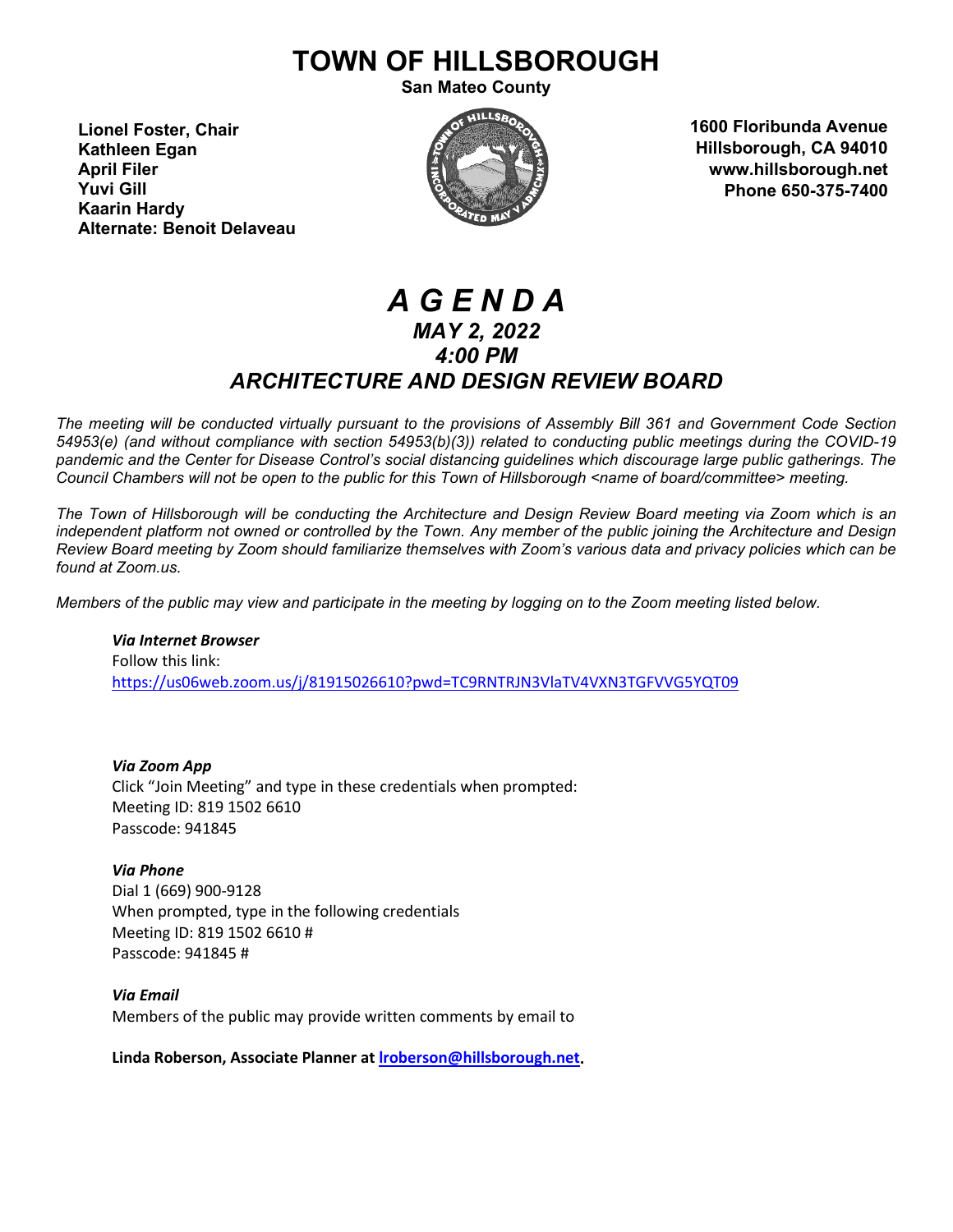Agenda – Architecture and Design Review Board Monday, May 2, 2022 Page 2

*Emailed comments should note the agenda item on which you are commenting or that your concern is not on the agenda. Written comment length should be approximately 250-300 words, commensurate with the three minutes allowed for verbal comments.* 

*Members of the public may provide public comments via the Zoom platform by using the "raise hand" feature or, if calling in by phone, by pressing \*9 on the telephone keypad. If a member of the public wants to provide public comment on an item or a non-agenda item during the general public comment portion of the meeting, they shall request to speak by using the "raise hand" feature on Zoom or, if calling in by phone, by pressing \*9 on the telephone keypad prior to the close of the public comment period. In response, the Town will unmute the speaker and allow them to speak up to three minutes. All members of the public will be limited to one comment per agenda item. The Town encourages all members of the public to limit any comments that might be repetitive of comments provided by other speakers on the same item.* 

# **I. CALL TO ORDER**

- **II. ROLL CALL**
- **III. APPROVAL OF MINUTES:** Consideration of Meeting Minutes of Monday, April 4, 2022.

# **IV. PUBLIC COMMENT I:**

*This portion of the meeting is reserved for persons wishing to address the Architecture and Design Review Board on any matter not on the agenda. Members of the public may provide comments via the Zoom platform by using the "raise hand" feature or, if calling in by phone, by pressing \*9 on the telephone keypad. In response, the Town will unmute the speaker and allow them to speak on any topic for up to three minutes. If there appears to be a large number of speakers, speaking time may be reduced to no less than 2 minutes, at the discretion of the Chair. Members of the public are limited to one comment at this time. State law prohibits the Architecture and Design Review Board from discussing or acting on non-agenda items, and generally limits the ability of the Architecture and Design Review Board to respond to any public comments made regarding non-agenda items.*

### **V. ANNOUNCEMENT OF CONFLICT OF INTEREST:**

*This portion of the agenda is for board members to disclose any conflict of interest related to any item on the agenda. Any board member who has confirmed a conflict of interest or has reason to believe they have a conflict of interest should disclose the conflict for the record and abide by the disqualification requirements contained in FPPC regulations.*

### **VI. CONSENT CALENDAR:**

*The Consent Calendar includes routine items, which do not require discussion. A board member or staff may remove an item for discussion, and any member of the public may request a board member to remove an item for discussion. If there is no request to remove any item from the consent calendar, then the item can be approved in one motion with a roll call vote.*

# 1. **Resolution Making Findings and Determinations Under Assembly Bill 361 for the Continuation of Virtual Meetings (Staff)**

On March 17, 2020, in the face of the COVID-19 pandemic, Governor Gavin Newsom issued Executive Order N-29-20 suspending certain provisions of the Ralph M. Brown Act in order to allow for local legislative bodies to conduct their meetings completely telephonically or by other electronic means. AB 361 preserves many of the provisions of the earlier executive orders while also adding new requirements to the management of remote and teleconference public meetings in order to better achieve the levels of transparency that the Brown Act demands.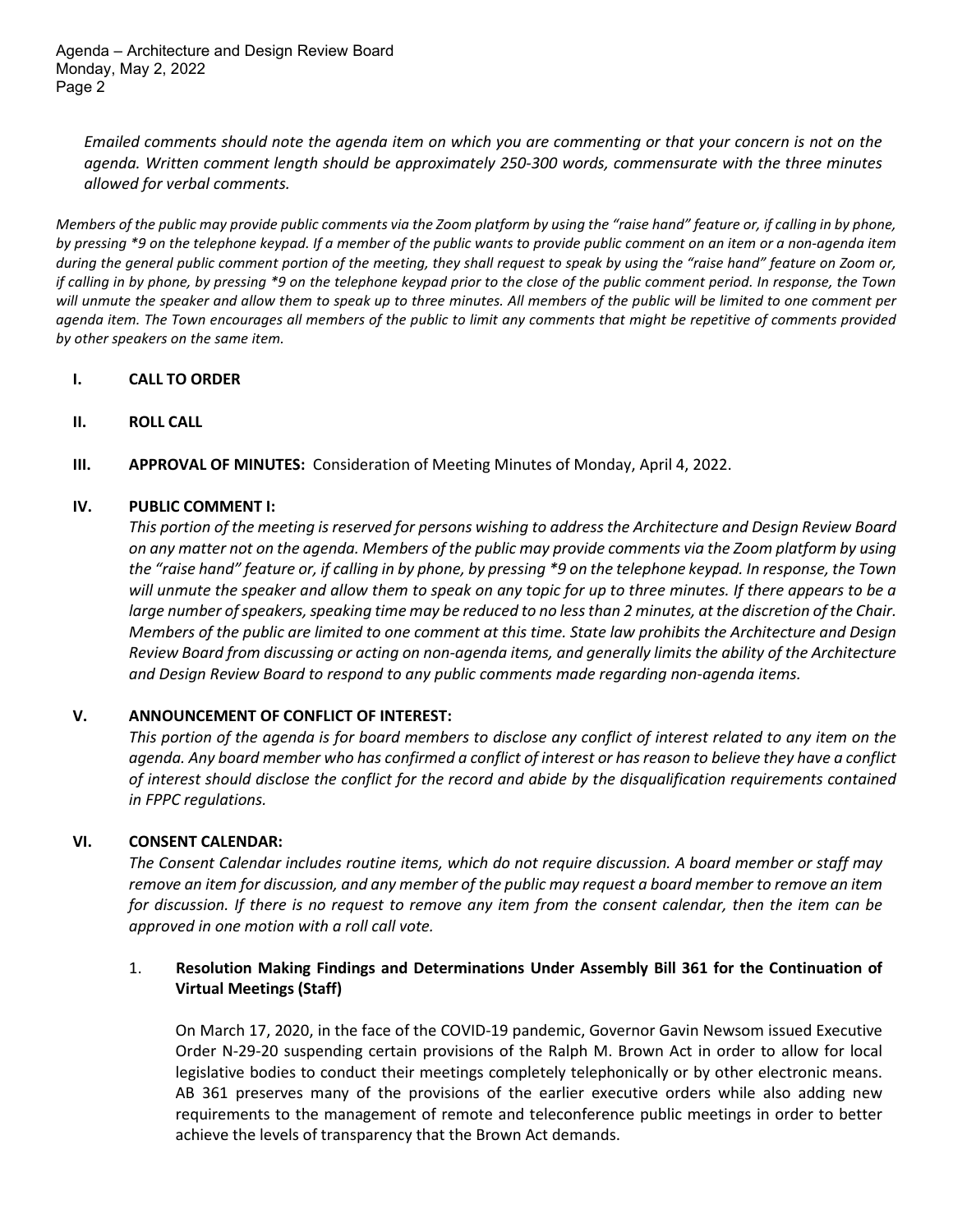Agenda – Architecture and Design Review Board Monday, May 2, 2022 Page 3

### **VII. FORMAL REVIEW ITEMS:**

# 2. **933 Jackling Drive (APN: 027-323-010) Cantwell (Nyhus Design Group)**

Request for formal design review of second floor addition of 551 square feet to an existing two-story Spanish style home. Under separate application and review, the existing garage is proposed to be converted to a Jr. ADU with the addition of 29 square feet. The existing net lot size is 14,079 square feet with an existing floor area ratio of 2,288 square feet. The current square footage represents 16.3% floor area ratio where 25% is the maximum allowable or 3,519.75 square feet. The proposed new structure is 2,839 square feet or 20.1% floor area ratio. The proposed request is for a second-floor addition greater than 500 square feet which is visible from the right of way and therefore subject to ADRB review and approval.

# **VIII. PRELIMINARY REVIEW ITEMS:**

# 3. **2110 Forest View Ave. (APN: 028-061-120) Tyler-Lee (BCV Architecture / Frederika Moller Landscape Architecture)**

Request for preliminary design review of a new two-story Modern style home on a newly created parcel and includes complete landscape design. The proposed new structure is 11,970 square feet on a 51,512 square foot lot (23.2% floor area ratio). The proposed request is for a new residential structure in excess of 8,000 square feet and therefore subject to ADRB review and approval.

*The proposed floor area exceeds 8,000 square feet, therefore, unless waived, the project must be submitted to the City Council for review and final disposition. A project may be considered for a waiver of City Council review if both of the following conditions are met (i) there is no unresolved opposition to or concern about the project raised in the public hearing before the architecture and design review board and (ii) the project was unanimously approved by the Architecture and Design Review board with no dissenting votes.*

#### 4.  **1665 Wedgewood Road (APN: 038-062-030) Beale (Brownhouse Design)**

Request for preliminary design review of a proposed major renovation and addition to an existing singlestory Ranch style home to a two-story Craftsman style. The proposed new structure is 4,882.2 square feet (24.4% floor area ratio) and will replace an existing 3,879.9 square foot structure (19.4% floor area ratio) on a 20,013 square foot lot. The proposed request is for a major addition greater than 500 square feet with an architectural style change and therefore subject to ADRB review and approval.

#### 5.  **738 Jacaranda Circle (APN: 028-422-120) Chiang (MAK Studio)**

Request for preliminary design review of a new two-story Modern style home to replace an existing single-story Ranch style home. The proposed new structure is 5,948 square feet on a 26,417 square foot lot (24.9% floor area ratio). The proposed request is for a new residence including complete landscape design and therefore subject to ADRB review and approval.